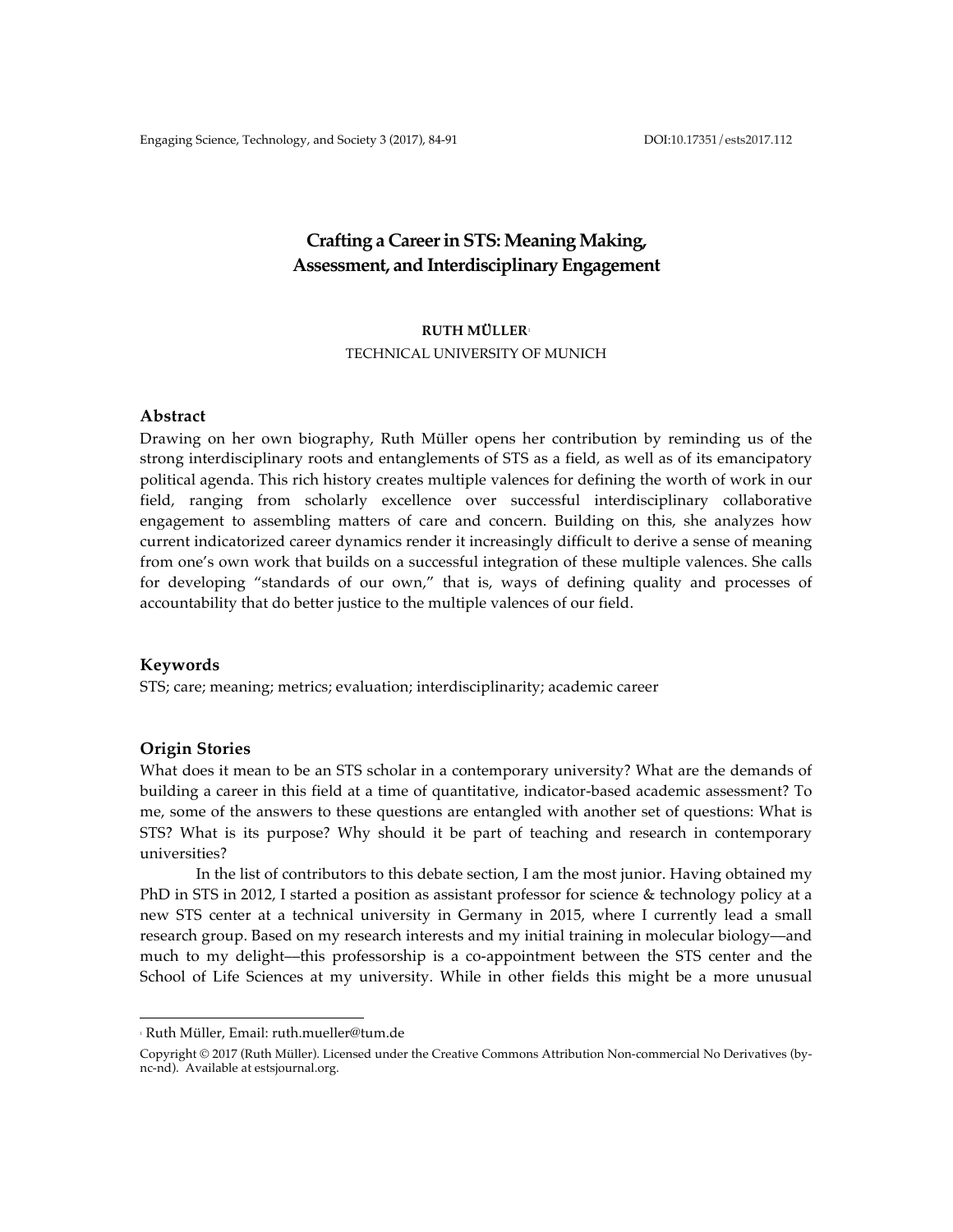combination, for an STS scholar it is one of the many institutional hybrids and multiple valences that sustain our field.

One of the benefits of being co-appointed at the School of Life Sciences is that my official position there opens doors for integrating STS courses into life science curricula. When I introduce life science students to STS thinking, I usually give a brief introduction to the field of STS in the first class. Of course, there are many different and some equally plausible origin stories for the field of STS. The story that I tell is one that talks about the field as on the one hand originating from engagements with science and technology in disciplines like sociology, philosophy, history or anthropology. On the other hand I introduce the field as, particularly in its current form, significantly shaped by interdisciplinary engagements by scholars originally from the STEM fields. Among the key figures of STS today, there are many who initially trained to be biologists, chemists or physicists, and were later drawn to explore the role of their field in society and politics, often motivated by the pressing sociotechnical issues of their time––such as nuclear power, environmental pollution or emerging biotechnologies. Many of these scholars were well placed in their fields and could have easily pursued successful careers in their home disciplines. Instead, they set out to re-craft their scholarly identities, build on political commitments rather than rigorous training and engage the relationships of science, technology and society as both a "matter of concern" (Latour 2004) and a "matter of care" (Puig de la Bellacasa 2011). Gradually, a field emerged out of these engagements; handbooks were written, conferences grew larger, and departments and PhD programs formed. This process happened more easily in some places than in others, often in relation to how important a traditional disciplinary formation is for academic career development.

My own academic biography is interdisciplinary in this specific sense. My first field of study and work was molecular biology. My move to STS was motivated by the sustained excitement that I experienced when I first discovered that one could explore the deeply political character of knowledge production and technology development as an academic practice. To this day, I find myself drawn the most to work in STS and related fields that has explicit political stakes. When I say political I do not necessarily mean work that engages with capital P "Politics." Rather, I mean work that is political as it pays attention to how science and technology shape contemporary possibilities of living, for whom and how; or that explores how the apparatuses of knowledge production and technological invention we employ are deeply shaped by the societies we live in, their norms, values and power structures. These are stakes that are particularly expressed in some fields of STS, such as feminist or postcolonial STS, but that are a much more widespread concern for many STS scholars. These stakes can guide teaching as much as research; and they can be drivers of outreach, public communication or community work for STS scholars. Such political engagements are in no way specific to STS. There are many other fields in the social sciences and humanities, and of course the natural sciences, engineering and medicine, too, which engage deeply political topics. With those fields, I think STS currently shares a particular challenge: how to maintain a sense of meaning in and of our work in a culture of competition and quantification?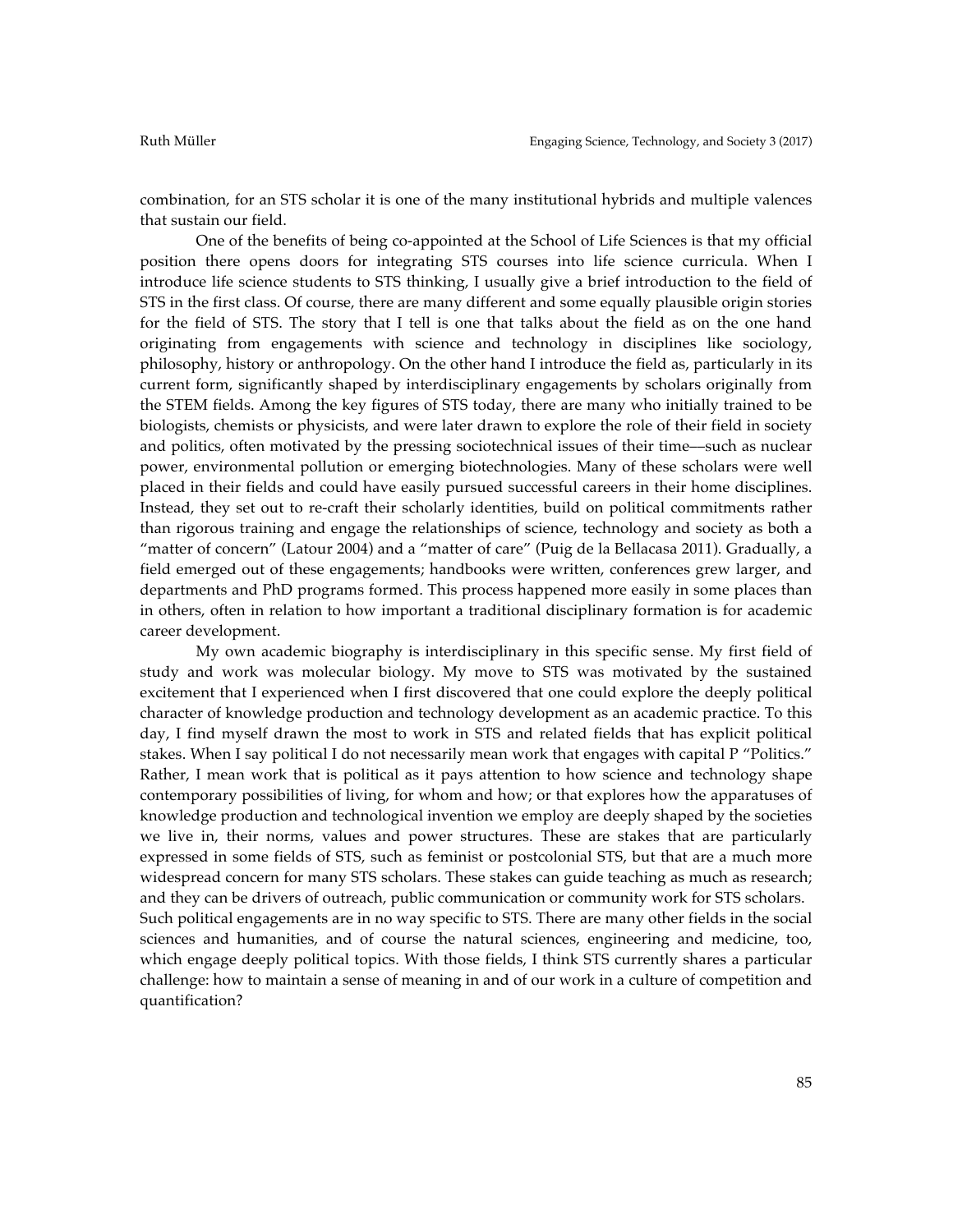# **Meaning**

I employ the possibly old-fashioned term *meaning* as a figure to think with here and offer it as a possible alternative to terms such as relevance, impact and excellence that are currently high in circulation in science and science policy. Meaning is different from all of these terms but can be understood to incorporate some elements of each. I am drawn to the term *meaning* for exploring the tensions in academic work practices in relation to the contemporary metric-based regimes of valuation in academia for a number of reasons. First, I am drawn to its unspectacular and mundane ring: surely, academic work is supposed to have meaning. Second, my interest in meaning is related to my research on how career norms impact social and epistemic practices in the life sciences: often, it was the meaning of their work beyond their own career progress that seemed to have become elusive for the hard working and often indeed very successful young scholars that I and my colleagues have interviewed (Fochler, Felt and Müller 2016; Müller 2014; Müller and Kenney 2014). Phrased as a question to her peers in a group interview setting, one female scientist expressed this sentiment as follows: *"Do you think that the structure of a scientific career is such that it tends to make you forget why you're doing the science?"* "Career" and "meaning" here appear as oppositional. Third, I am interested in the term meaning as it invokes the personal and the situated. It provides an important contrast to other terminologies so often used to describe the quality of academic work––such as excellence and impact––that aim to tie themselves to the objective and the measurable. Akin to care, meaning is a relational practice, a doing and not a quality to be possessed (Puig de la Bellacasa 2011; Martin, Myers and Viseu 2015). Fourth, for me, to raise the question of meaning is to express the frivolous desire to remain *respons-able* (Barad 2007) to the question "cui boni?" in relation to my own work (Puig de la Bellacasa 2011; Star 1991). To whose benefit is it that I am working? What kinds of worlds am I helping to raise? Susan Leigh Star's question, Puig de la Bellacasa (2011), argues, is more than the instruction to consider critically who benefits from our practices. It is the invitation to locate possibilities of care within our practices and to ask the difficult question: *how to care?*

In my own practice I find that meaning emerges when I find tentative but practical answers to this ever-shifting question and can translate them into momentary gatherings of things and people that explore how we can relate to and interfere with our technoscientific worlds critically and caringly. Such moments are not bound to a specific sphere of academic engagement: they can emerge in teaching, in research and writing, as part of institution building practices and within interdisciplinary dialogue.

# **Meaning and Metric Assessment**

Why do I call it a frivolous desire to raise this question of meaning? Here I want to come back to the question the young life scientist above posed to her peers in the group interview––*"Do you think that the structure of a scientific career is such that it tends to make you forget why you're doing the science?"––*and this time I switch sides and participate in answering her question. Indeed, I share her concern that the metric assemblages increasingly used to assess and evaluate academic work have developed a life of their own that tends to distract from rather than encourage a focus on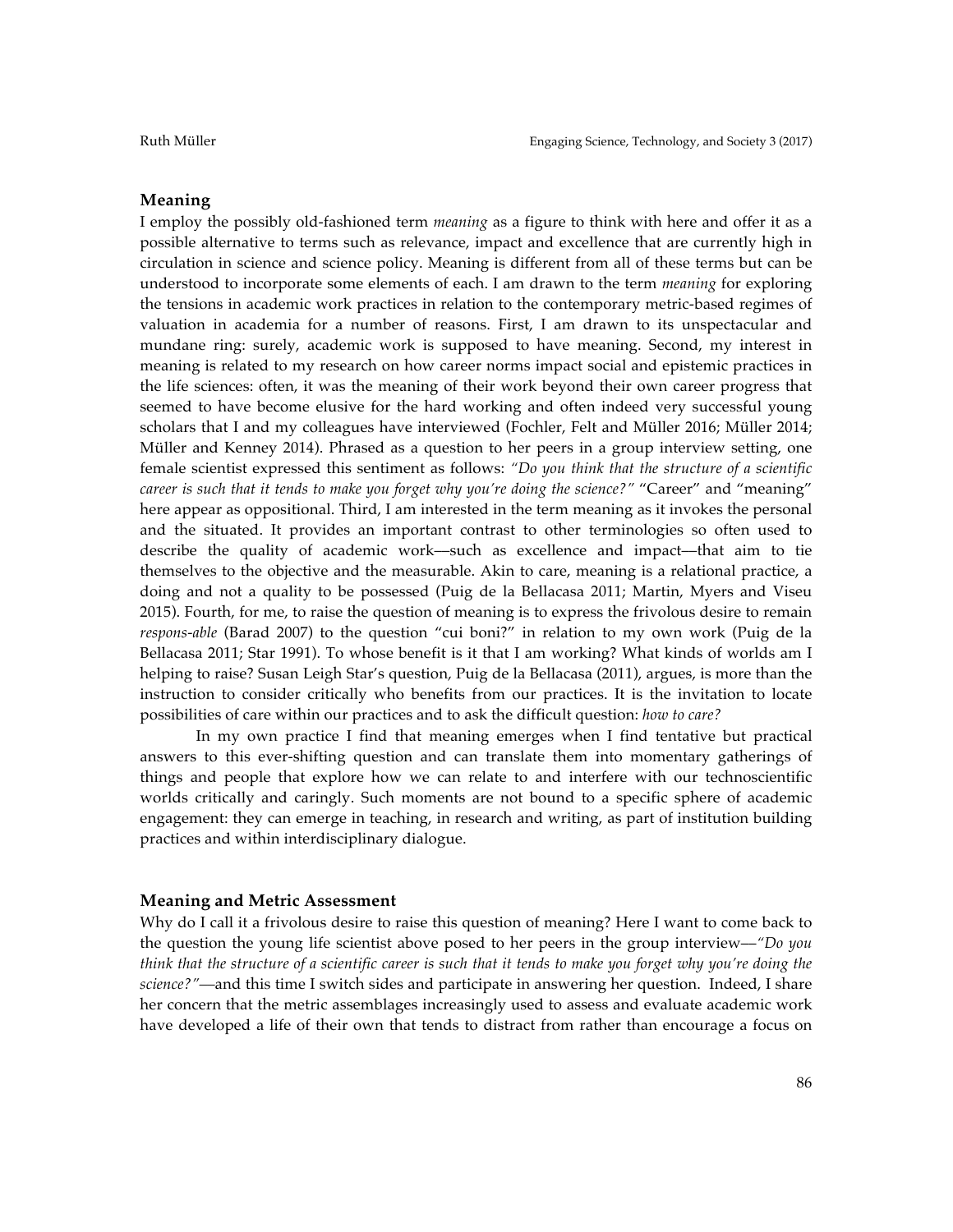meaning. Much of it has to do with what Ulrike Felt (2017) calls the current "chronopolitics" of academic life: the ticking clocks of a production-focused paradigm that values that which is countable, and tends to make invisible that which is not countable (Müller 2014, see also Vann 2017). A focus on meaning is easily lost when we experience continuous pressure to be already done with the current task, translate it into a measurable unit of output and move on to the next. When we are regularly encouraged to not *lose too much time* on all the indispensable categories of work that resists this translation into the countable––may it be teaching, collegial support, institutional labor or other academic service tasks such as review work (O'Neill 2014; Mountz et al. 2015). Working in and with the current "speed frenzy" of academic labor all too often raises the question: *Cui bono currimus?*

Meaning is easily displaced when we rush through the many lines of an overfull to-do list. It needs time and attention to be crafted, tested and sustained. It thrives on connections: between knowledge, self and others. Meaning-making is relational work: how do we count relations? It requires temporal orders that give room to experimentation; that provide the possibility of doubling back on ourselves to recursively investigate what it is that we are doing and allow to possibly "name what [we] are doing in new and useful ways" (Verran 2001, 237). Meaning requires the possibility to reflect on, but also to disrupt our ongoing work practices without necessarily being able to offer any *ersatz* right away (Müller and Kenney 2014). It requires the possibility of making ourselves available to new gatherings of things and people as they acquire meaning in our work. None of these practices are encouraged by the commonplace quantitative metric-centered forms of assessment: instead, investing in such meaning-making practices often requires finding ways of temporarily shielding oneself (and others) from the structural pressures towards linear productivity exerted by contemporary forms of assessment (Davies and Horst 2015; Fochler 2016)––a precarious endeavor bound to fail in many cases. As much as many of us are used to these practices at this point, this is a highly paradoxical situation.

# **Multiple Valences, Interdisciplinarity, and the Necessity of Standards of Our Own**

What does this mean for STS scholars in particular? Along with numerous other fields that are politically engaged, meaning might be a particularly important category for many scholars in our field. As there are not yet necessarily any clear-cut career paths in or outside of academia related to STS training, few of us enter this field in order to "make a career" in any classical sense. Many are drawn in by personal, intellectual and political interest––some specifically by the possibility of working across academic fields in rather radical ways, combining an interest in the natural or technical sciences with a desire for critical social science inquiry.

The work contexts of many STS researchers are shaped by this kind of interdisciplinarity, for example when STS researchers are located in natural science or engineering departments,

 

<sup>2</sup> Though there are many fields of possible application of STS knowledge and I am not too worried about graduates finding jobs.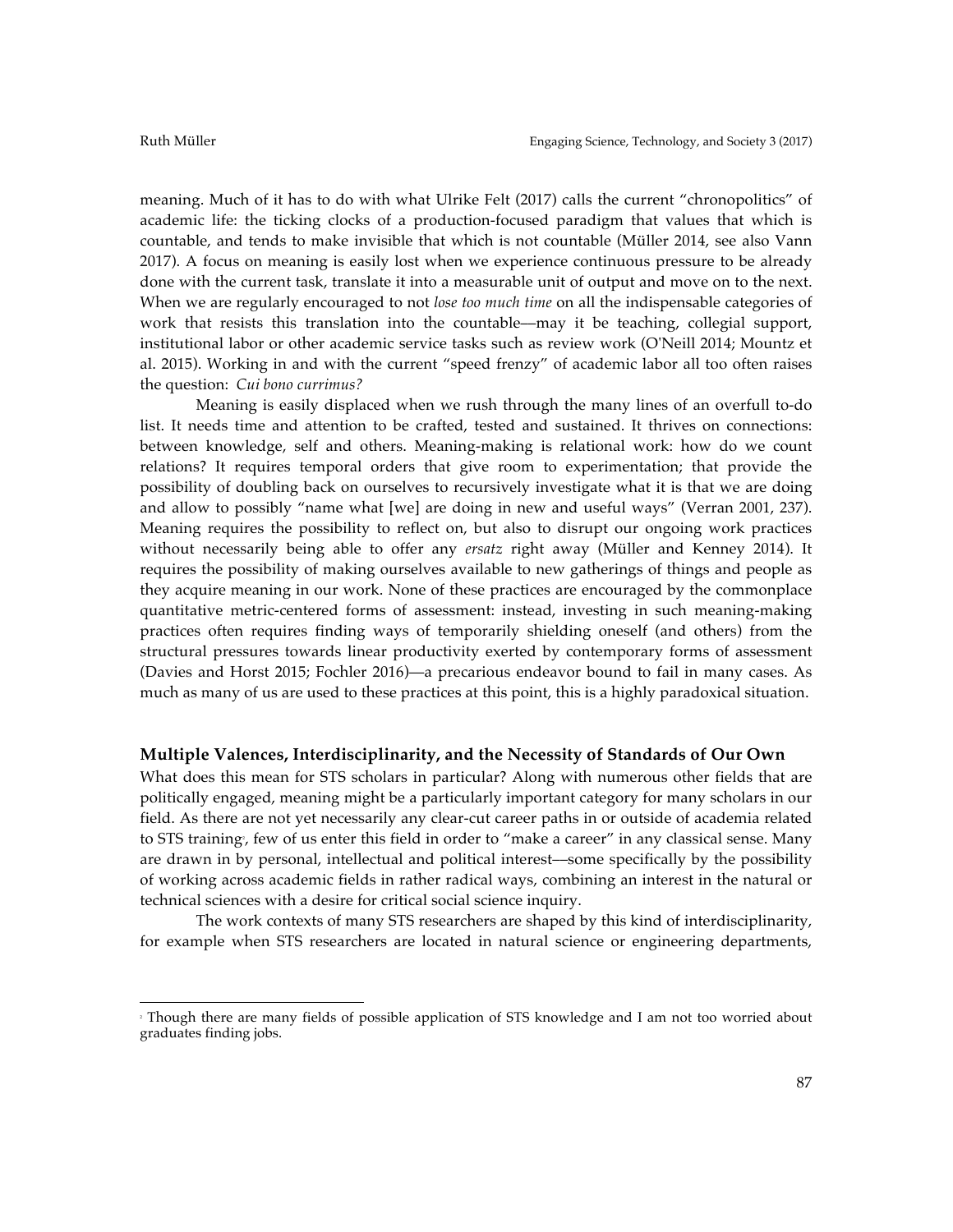regularly acquire their funding conjointly with natural scientists or engineers (in ELSA/ELSI or Horizon 2020 type calls) or simply when their work depends heavily on the collaboration of natural scientists or engineers. In these interdisciplinary contexts, establishing and reestablishing the meaning, purpose and value of our field is everyday business. STS often thrives– –when it thrives as a field––on the argument that other science and engineering fields need us: as a critical instance that reflexively assesses the state of their affairs; that brings in "society"; and points out social, ethical or political problems. Here, the meaning of STS is often articulated as a category in relation to other scientific disciplines: as the value that STS work has for improving the practices of other disciplines, and by proxy for society. This approach opens many doors for STS and creates important interdisciplinary engagements. For me, this kind of work and its possible impact is one of the key reasons to be an STS researcher. But at the same time this strong focus on interdisciplinary importance partially undercuts the idea of STS as a field in its own right.

This can further complicate the often already tense relationship between assessment and meaning making practices in STS. During their career development STS scholars are often held to standards different from those of the scholars in the fields they are researching: in many cases, they need to prove both their *usefulness* to other science and engineering fields and *excellence* in their own field. In this mode of assessment, we encounter a consequential split: in terms of career assessment, interdisciplinary engagement often becomes *something different* from excelling in STS. The first represents, for many, a prerequisite for having a place in the university to begin with, as their value for the institution and for society is defined primarily through their relation to the natural and engineering sciences. Regarding the second, what it means to excel in STS has become increasingly narrowly defined by the same performance indicators that dominate other fields: publications in international peer-reviewed ranked journals. As a result, as in many other fields, the key journals of STS have become desperately overcrowded, with long drawn out review processes and significant publication back logs. Journals that were initially founded to provide an outlet for a field in formation have now become obligatory passage points for the careers of a rapidly growing community of scholars identifying as STS.

In a culture of speed frenzy, this means that STS scholars often need to balance two important but equally time-consuming tasks to move ahead: sustained interdisciplinary engagement and high profile publication. While these two tasks can support each other, they are equally often at odds, competing for focus, time and dedication. Balancing these activities often requires well-crafted circles of engagement, disengagement and translation and a careful management of expectations––one's own and that of other parties involved. I would argue that one of the strengths of STS work is specifically this multi-valence; its ability to travel between spheres, encourage conversation, enable novel gatherings of things and people in ways that can translate matters of fact into matters of care. These are often slow and recursive practices,

 

<sup>3</sup> Ethical, Legal and Social Aspects/Issues of Science

<sup>4</sup> See Viseu (2015) or Fitzgerald and Callard (2015) for a critical review of these forms of placement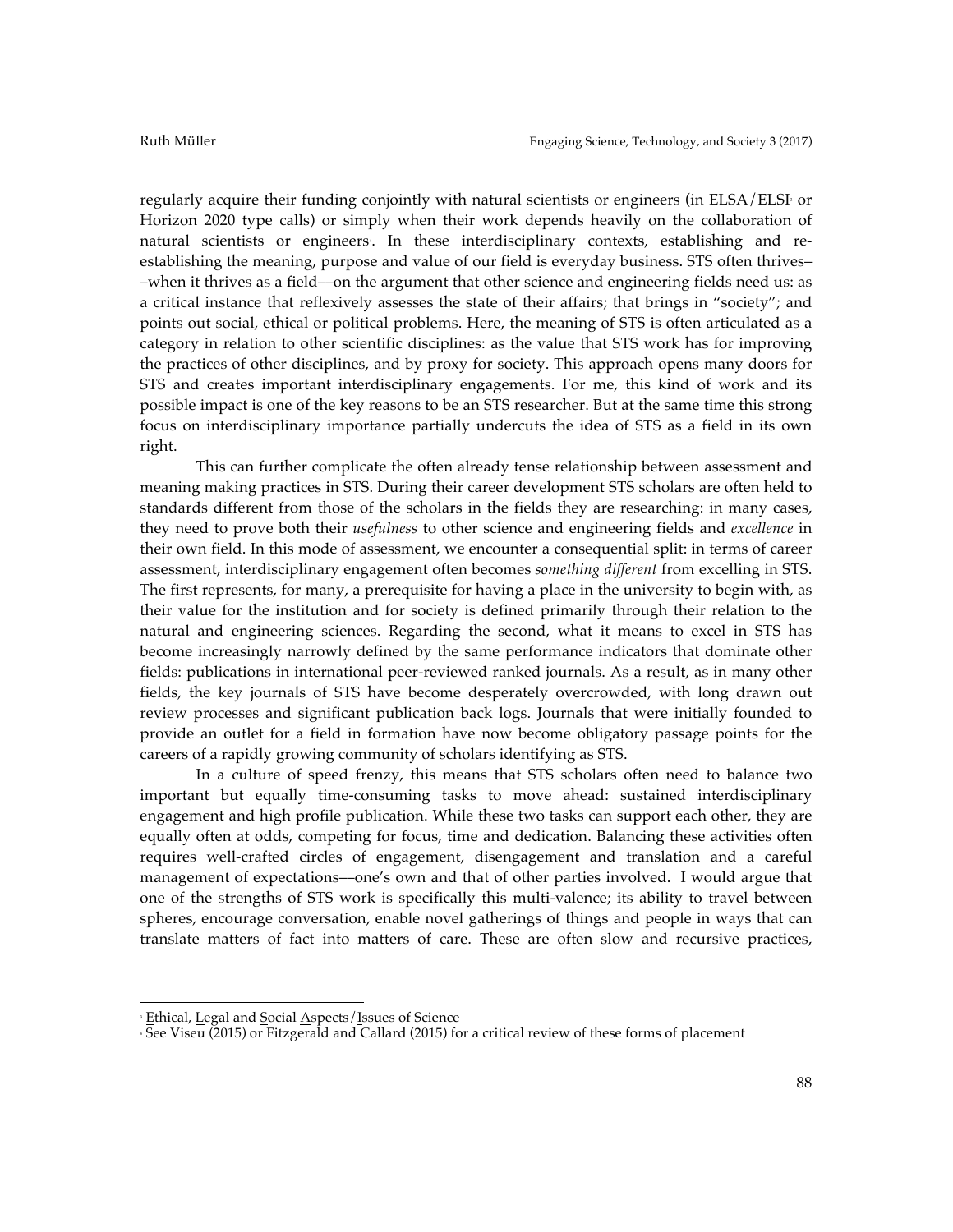practices of interference and intervention; these practices that can be accounted for (Kenney 2015), but they do not necessarily produce entities that are easy to count.

Crafting sustainable spaces for STS work in the university might require taking this specificity into account. In terms of assessment, it might require that we scrutinize what kinds of roles we as a community of scholars imagine for STS within the academy. While we can play multiple roles, we cannot in good faith play multiple roles at a hundred percent and more each. As many other fields, we need to consider what a culture of over-commitment and potentially overpromise might do to the possibilities of meaningful academic practice and identity within our field.

For me as a researcher on a tenure-track my interdisciplinary engagements are always also to a certain extent an exercise in trust that we as a community can develop suitable assessment standards for our own work. As a faculty member of both an STS center and a natural science faculty, I am eager to use this placement to foster engagement and develop interdisciplinary connections in teaching and research. Some of this work is easily countable, some of it not. Some of the interdisciplinary work I consider most meaningful might be indeed rather hard to count. Looking ahead requires trust that institutional actors as well as peer reviewers will be able take into account also that which is not easily expressed in numbers, but makes a difference nonetheless. This implies, among other things, that we as an STS community develop, communicate and advocate for assessment standards of our own. We need to define quality in ways that do justice to the multiple valences of our field and to the heterogeneous practices of engagement and meaning making we might want to foster.

In this context, I find it particularly important to advocate for valuing and evaluating not only work *products* but also work *processes*, particularly when it comes to interdisciplinary work. The slow processes of interdisciplinary communication, sensitization and community building are among the work practices that are particularly hard to measure in metric terms. They are by definition processes full of uncertainty; their viability is all too easily limited on both sides of the table by questions about what kind of countable product will result from this engagement. As STS reviewers and peers in institutional evaluation we can work to make these processes visible nonetheless. We might have the opportunity to request evaluation materials that do not only document products but also processes, for example by advocating for including narrative forms of accounting. If this is not possible, we can use venues such as hearings to ask questions that give room for discussing process-related qualities of the candidate.

STS has created a place for itself in the academic landscape particularly by arguing for its interdisciplinary importance and its potential to help create what Nowotny and co-authors (2001) have called a more "socially robust" science. If we truly believe in this potential of our discipline, we need to more loudly advocate for assessment standards that give meaning and value to such processes of engagement instead of settling for the familiar territory of the countable.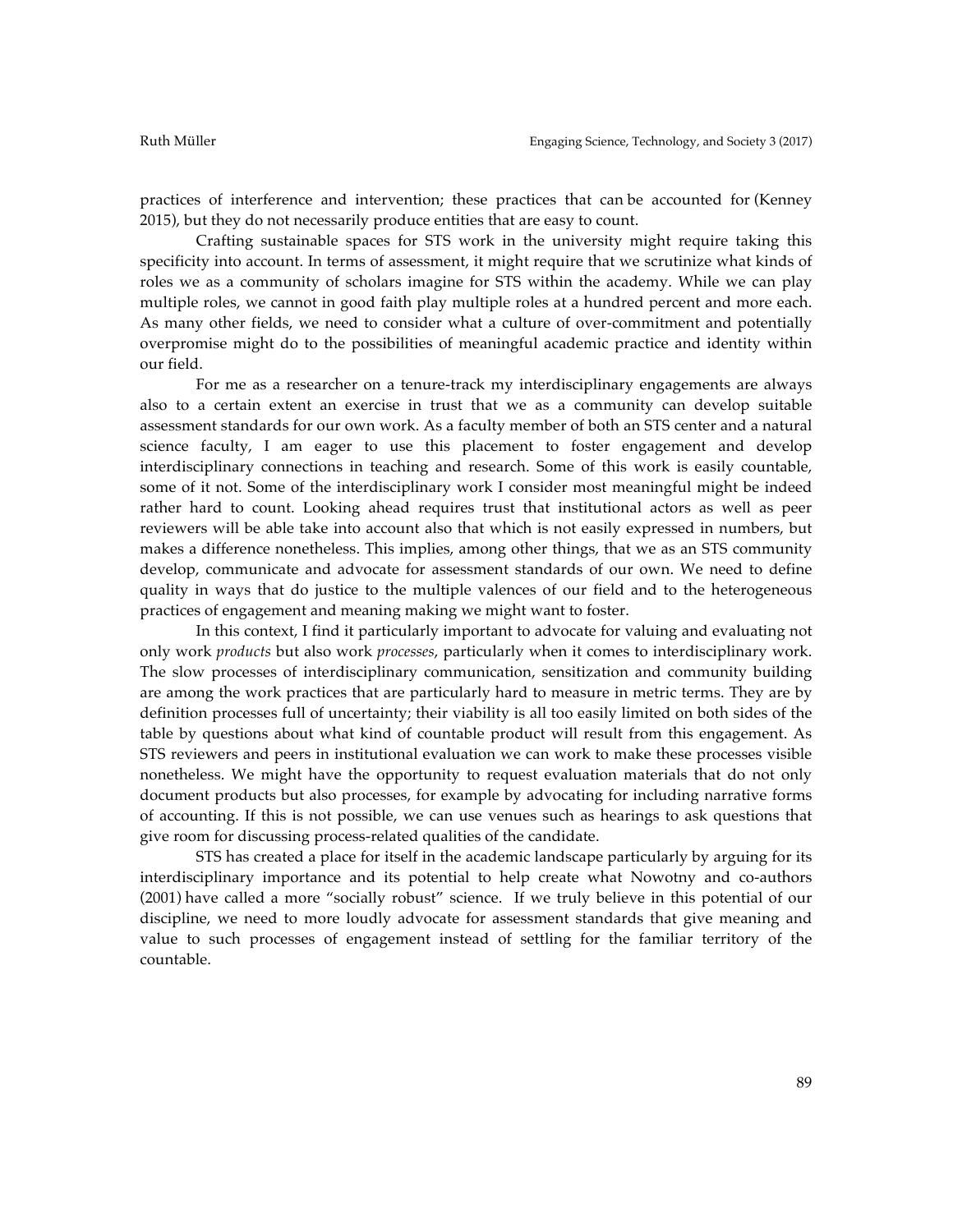# **Acknowledgements**

I would like to thank Maximilian Fochler and Sarah de Rijcke for organizing and inviting me into this stimulating debate, both here in the pages of ESTS and before at the 4S conference in Denver in 2015. I want to thank all authors of this section for their inspiring contributions: discussing the personal-political of our own work can be a daring endeavor that is best undertaken in good company. Further, I want to thank the reviewers and guest editors for their thoughtful comments that helped to strengthen the arguments of this paper, and ESTS, particularly Katie Vann and Daniel Lee Kleinman, for hosting this debate.

### **Author Biography**

Ruth Müller is assistant professor for science & technology policy at the Munich Center for Technology in Society (MCTS) and the School of Life Sciences at the Technical University of Munich. She has a background in molecular biology, sociology, gender studies and STS. Her work explores the multiple interactions between science & technology policy, institutional norms and values and academic knowledge production, with a specific focus on knowledge cultures in the life sciences.

#### **References**

- Barad, K. 2007. *Meeting the Universe Halfway: Quantum Physics and the Entanglement of Matter and Meaning*. Durham, NC: Duke University Press.
- Davies, S.R., and M. Horst. 2015. "Crafting the group: Care in research management." *Social Studies of Science*.
- Felt, U. 2017. "Under the Shadow of Time: Where Indicators and Academic Values Meet." *Engaging Science, Technology, and Society* 3: 53-63. DOI:10.17351/ests2016.109.
- Fitzgerald, D. and F. Callard. 2015. "Social Science and Neuroscience beyond Interdisciplinarity: Experimental Entanglements." *Theory, Culture & Society* 32 (1):3-32.
- Fochler, M. 2016. "Variants of Epistemic Capitalism: Knowledge Production and the Accumulation of Worth in Commercial Biotechnology and the Academic Life Sciences." *Science, Technology & Human Values* 41 (5): 922-948.
- Fochler, M., U. Felt, and R. Müller. 2016. "Unsustainable Growth, Hyper-Competition, and Worth in Life Science Research: Narrowing Evaluative Repertoires in Doctoral and Postdoctoral Scientists' Work and Lives." *Minerva* 54 (2):175-200.
- Kenney, M. 2015. "Counting, accounting, and accountability: Helen Verran's relational empiricism." *Social Studies of Science* 45 (5):749-71.
- Latour, B. 2004. "Why Has Critique Run out of Steam? From Matters of Fact to Matters of Concern." *Critical Inquiry* 30 (2):225-248.
- Martin, A., N. Myers, and A. Viseu. 2015. "The politics of care in technoscience." *Social Studies of Science* 45 (5): 625-641.